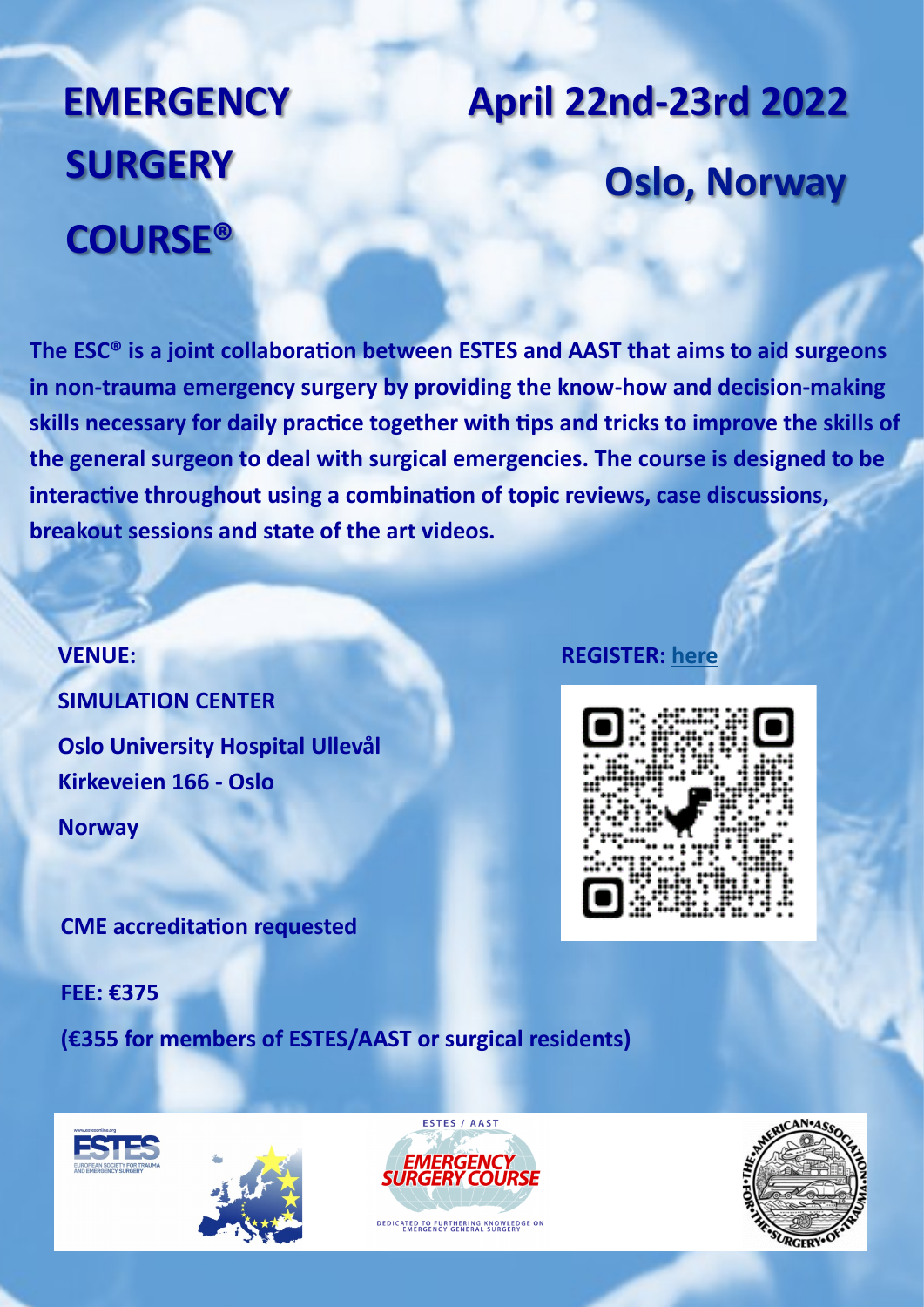### **Day 1 - April 22nd**

| $08:15 - 08:30$ | Registration                  | $12:50 - 13:10$ | <b>GI</b> bleeding         |
|-----------------|-------------------------------|-----------------|----------------------------|
| $08:45 - 09:00$ | Introduction                  | $13:15 - 13:45$ | <b>lunch</b>               |
| $09:00 - 09:20$ | <b>Abdominal sepsis</b>       | $13:45 - 14:15$ | <b>Case discussion</b>     |
| $09:25 - 09:45$ | <b>Bowel obstruction</b>      | $14:15 - 14:35$ | Peptic ulcer disease       |
| $09:50 - 10:20$ | <b>Case discussion</b>        | $14:40 - 15:00$ | Acute cholecystitis        |
| $10:20 - 10:40$ | Mesenteric ischemia           | $15:05 - 15:35$ | <b>Case discussion</b>     |
| $10:45 - 11:15$ | <b>Case discussion</b>        | $15:35 - 15:55$ | Appendicitis               |
| $11:15 - 11:30$ | tea / coffee                  | $16:00 - 16:15$ | tea / coffee               |
| $11:30 - 11:50$ | <b>Colorectal emergencies</b> | $16:15 - 16:35$ | <b>OB/GYNE</b> emergencies |
| $11:55 - 12:25$ | <b>Case discussion</b>        | $16:40 - 17:10$ | Discussion / debrief       |
| $12:25 - 12:45$ | Pancreatitis                  |                 |                            |

#### **Day 2 - April 23rd**

09:00 – 09:30 Case discussion

|           | <b>Group A</b>          | <b>Group B</b>          | <b>Group C</b>          | <b>Group D</b>          |
|-----------|-------------------------|-------------------------|-------------------------|-------------------------|
| $09:30 -$ | CTs / X-rays            | Open Abdomen /          | Pancreatitis            | <b>Operative Videos</b> |
| 10:00     |                         | <b>ACS</b>              |                         |                         |
| $10:00 -$ | <b>Operative Videos</b> | CTs / X-rays            | Open Abdomen /          | Pancreatitis            |
| 10:30     |                         |                         | <b>ACS</b>              |                         |
| $10:30 -$ | Pancreatitis            | <b>Operative Videos</b> | CTs / X-rays            | Open Abdomen /          |
| 11:00     |                         |                         |                         | <b>ACS</b>              |
| $11:00 -$ | Open Abdomen /          | Pancreatitis            | <b>Operative Videos</b> | $CTs / X-rays$          |
| 11:30     | <b>ACS</b>              |                         |                         |                         |

| 11:30 - 11:45 tea / coffee                | $13:35 - 14:05$ Case discussion  |  |  |
|-------------------------------------------|----------------------------------|--|--|
| 11:45 - 12:05 Postoperative complications | $14:05 - 14:25$ NSTI             |  |  |
| 12:10 - 12:40 Nontraumatic hemoperitoneum | $14:30 - 15:45$ Post course test |  |  |
| $12:40 - 13:00$ Case discussion           | $15:15 - 15:45$ Test review      |  |  |
| $13:05 - 13:35$ lunch                     | $15:45 - 16:15$ Closing remarks  |  |  |